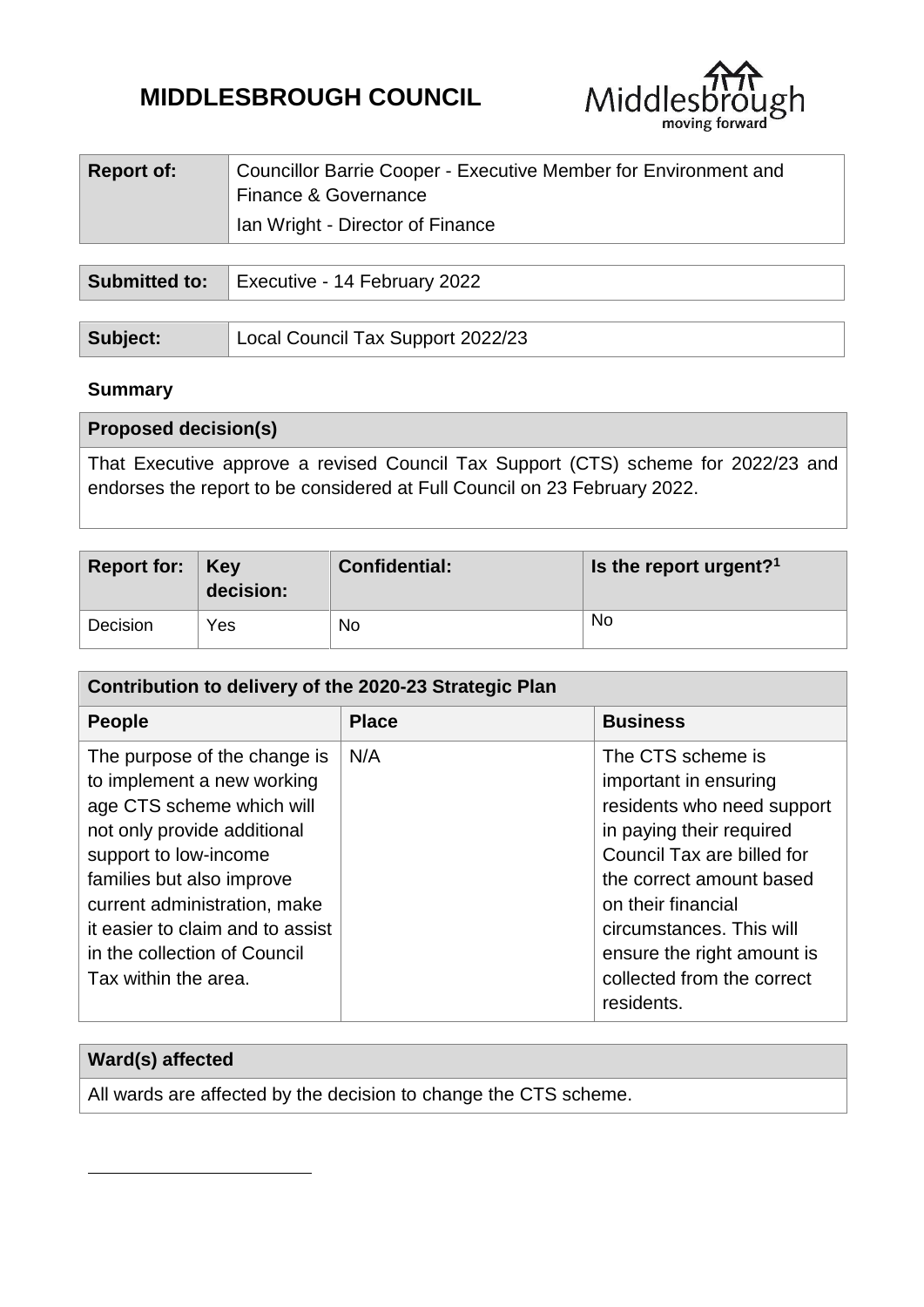### **What is the purpose of this report?**

1. This report seeks approval for the amendment of the Council's Council Tax Support (CTS) scheme for 2022/2023.

# **Why does this report require a Member decision?**

2. The Local Government Finance Act Section 67 (2012 Act) inserted into LGFA 1992 (Functions to be discharged by the Authority) making or revising a Council Tax Support Scheme – Section 13 (2) confirms that each billing Authority in England must make a Council Tax Support scheme by no later than 11 March each year. Any scheme cannot be made by officers, with the above legislation confirming that authorisation of the full scheme is subject to member approval.

# **Report Background**

- 3. Council Tax Support (CTS) was introduced by Central Government in April 2013 as a replacement for the Council Tax Benefit scheme administered on behalf of the Department for Work and Pensions (DWP). As part of the introduction, the Government:
	- Placed the duty to create a local scheme for **Working Age** claimants with billing authorities;
	- Reduced initial funding by the equivalent of ten per cent from the levels paid through benefit subsidy to authorities under the previous Council Tax Benefit scheme; and
	- Prescribed that persons of **Pensionable age** would be dealt with under regulations set by Central Government and not the authorities' local scheme.
- 4. Pensioners, subject to their income, can receive up to 100 per cent support towards their Council Tax. The Council has no power to change the level of support provided to pensioners and therefore any changes to the level of CTS can only be made to the working age scheme.
- 5. When CTS was introduced in 2013, for working age claimants, the majority of Councils including Middlesbrough broadly adopted the previous means tested Council Tax Benefit scheme as the basis of awarding support. Due to the reduction in funding from Central Government, the Council also required all working age claimants, even those on the lowest income, to pay a minimum payment of 20%. In Middlesbrough, we usually refer to CTS as Council Tax Reduction (CTR).
- 6. Since that time the minimum payment required has reduced to 15% and only slight changes have been made to bring the scheme into line with either Housing Benefit or Universal Credit (UC).
- 7. This report follows on from the report discussed at Executive on 5 October 2021, where permission to consult the public, major preceptors and stakeholders on a revised scheme was sought and granted.

# **The current scheme**

- 8. There are some areas within the current scheme which can be amended which in turn will provide a differing level of support to low-income taxpayers, and will also help the Council to provide the service in a more efficient manner. The main areas are as follows:
	- The need to further assist low-income households and assist in the collection of Council Tax;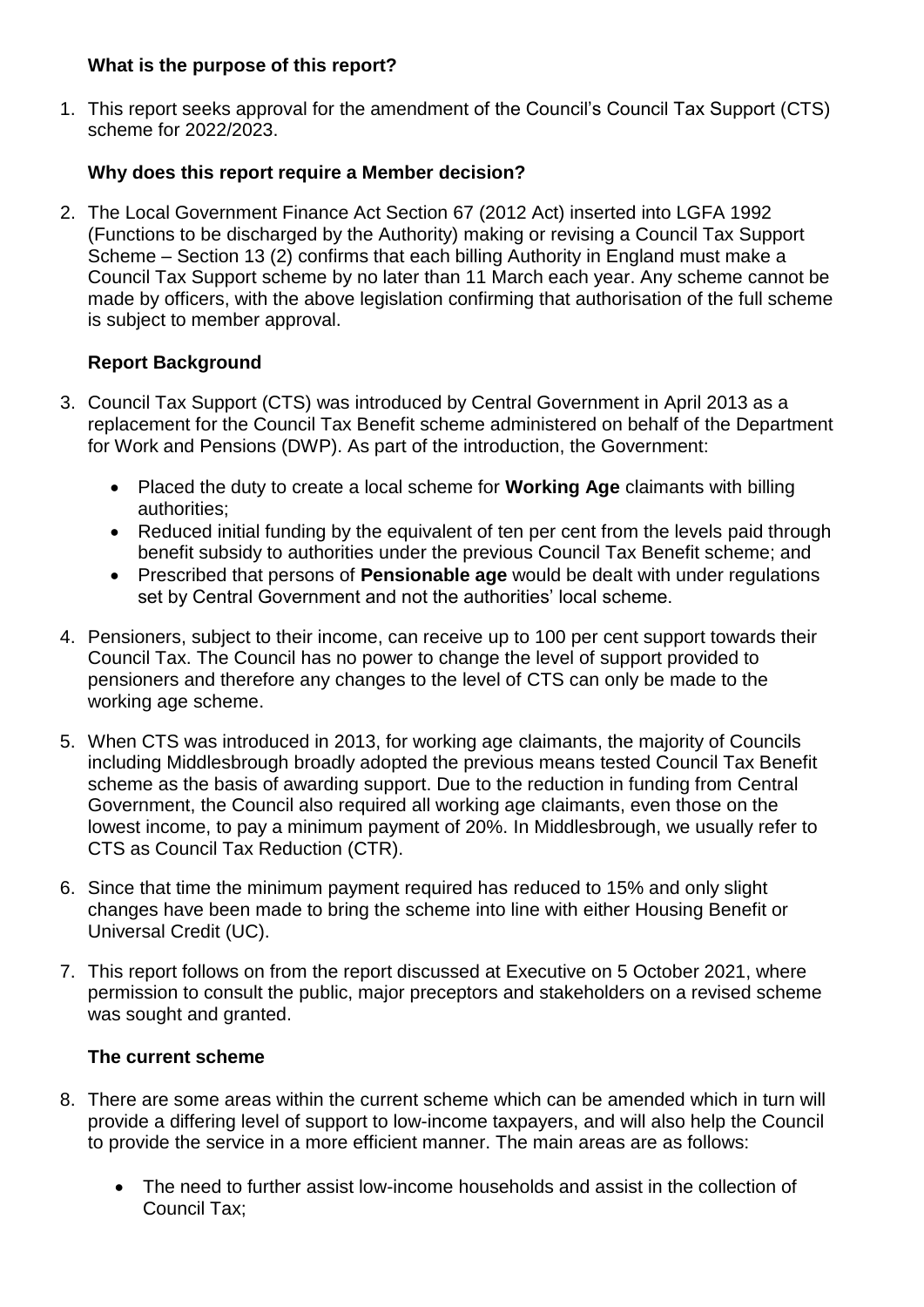- The introduction of UC for working age claimants; and
- The need for a simplification of the scheme.
- 9. Each of the above are examined in detail below.

# **Assisting low-income households and the collection of Council Tax**

- 10.In 2013, 80% maximum support was provided to working age claimants. In 2018/19, this increased to 85% maximum support to working age claimants.
- 11.A number of authorities have and are making changes to the CTS scheme (see Appendix A), for reasons such as;
	- More support for claimants on passported benefits;
	- Simplification of the scheme;
	- Reduction in the administrative burden collecting from those households with limited means;
	- Reduction in the provision made for bad debtors;
	- Reduce, if not remove, the high level of rebilling that occurs throughout the year due to benefit changes which ultimately leads to a delay in cash collection.

Middlesbrough's proposed scheme will equally address these underlying concerns.

# **Council Tax Support and the roll out of Universal Credit**

- 12.The introduction of UC within the area has, as experienced in all other areas, brought a number of significant challenges to both the administration of CTS and also the collection of Council Tax generally. Many Councils have experienced the following:
	- The reluctance of UC claimants to make a prompt claim for CTS leading to a loss in entitlement;
	- A high number of changes to UC cases are received from the Department for Work and Pensions requiring a change to CTS entitlement. On average 40% of UC claimants have between 8 and 12 changes in entitlement per annum. These changes result in amendments to Council Tax liability, the re-calculation of instalments, delays and the demonstrable loss in collection; and
	- The increased costs of administration through multiple changes with significant additional staff and staff time being needed.
- 13.It is clear that the existing means tested CTS scheme, which is too reactive to change, will not be viable in the longer term now that UC has been rolled out fully within the area and with the massive increase in UC claimants due to the COVID-19 crisis. Giving weight to these circumstances, it would be appropriate to move to a more efficient scheme from 2022/23.

# **The need for a simplified approach to the Council Tax Support Scheme.**

- 14.Notwithstanding the introduction of UC, the existing scheme is based on a 'pre-dated' means-tested benefit scheme:
	- It is difficult for customers to understand and is based on a complex calculation of entitlement;
	- The administration for staff is very convoluted, with staff having to request significant amounts of information from claimants;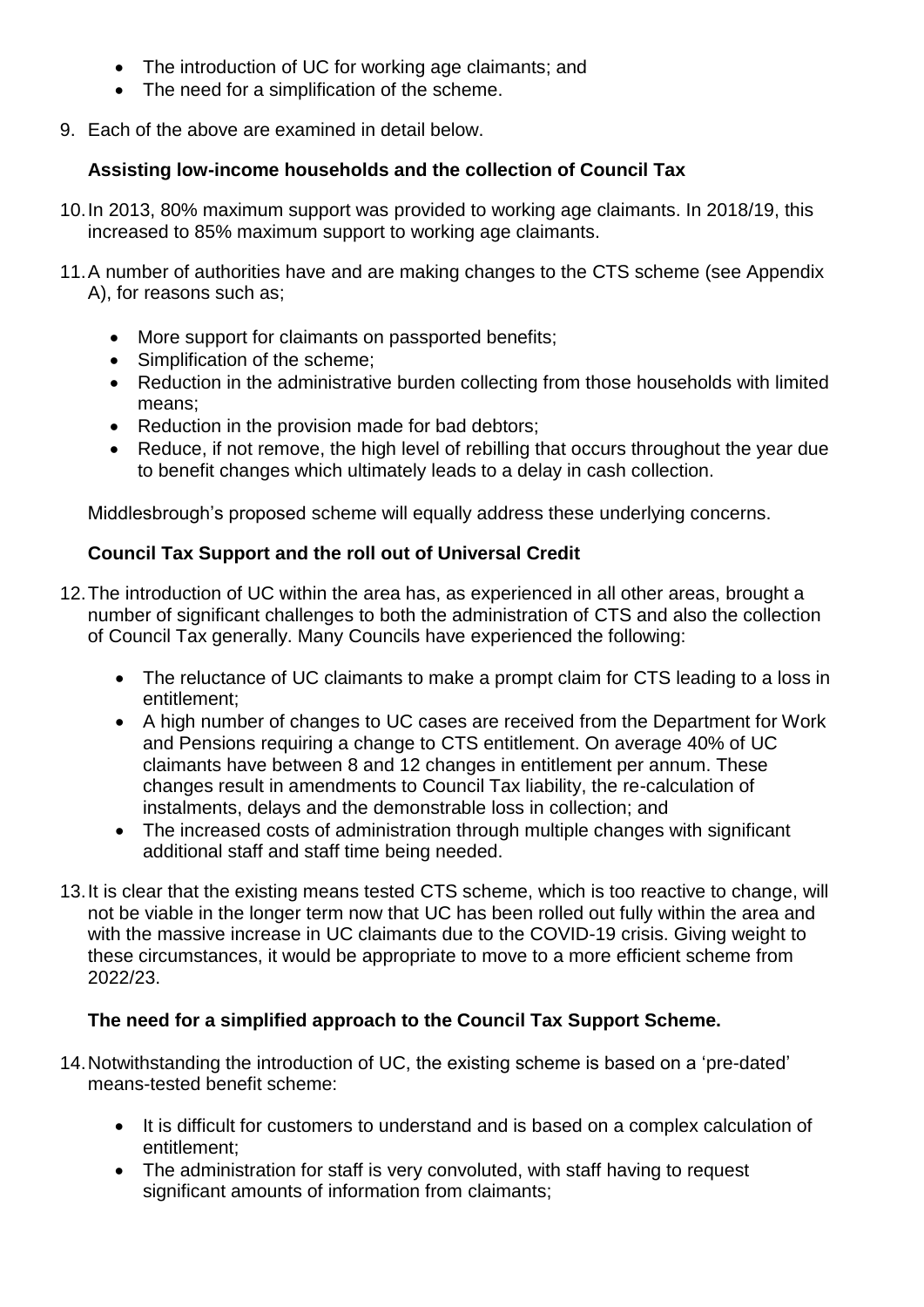- Staff have to undergo extensive training to be proficient in processing claims;
- The timescales for processing applications is lengthy, mainly due to the complexity and evidence required to support the applications; and
- The administration of the scheme is costly when compared to other discounts for Council Tax.
- 15.There is a need to simplify the scheme, not only to mitigate the effects of UC, which have been fast tracked as a consequence of Covid, but also make it easier for customers to make a claim, reduce the likelihood of fraud, and to reduce the costs of administration.

# **The proposed approach for the 2022/23 Council Tax Support Scheme**

- 16.It is proposed that an alternative approach be taken from 2022/23, through the redesign of the scheme to address all of the main areas highlighted in this report.
- 17.Work has been ongoing since early 2021 on designing and modelling a proposed alternative scheme.
- 18.Following approval at Executive on 5 October 2021, consultation with stakeholders, partners and the general public has now been undertaken, as well as with Major Precepting authorities. This consultation has resulted in a few minor suggested changes to the proposed scheme. If agreed by the Council, the proposed alternative scheme will take effect from 1st April 2022.
- 19.The proposed alternative scheme has a number of features as follows:
	- More support shall be given to those households on the lowest of incomes than in the current scheme;
	- The changes can **only be made to the working age schemes** as the current schemes for pensioners are prescribed by Central Government;
	- The grid below represent weekly amounts.
	- The current means tested schemes will be replaced by a simple income grid model as shown below:

| <b>Discount</b><br><b>Band</b> | <b>Discount</b> | <b>Single</b><br><b>Person</b> | <b>Single</b><br>person<br>with one<br>child | <b>Single</b><br>person<br>with two or<br>more<br>children | Couple               | Couple<br>with one<br>child | Couple<br>with two or<br>more<br>children |
|--------------------------------|-----------------|--------------------------------|----------------------------------------------|------------------------------------------------------------|----------------------|-----------------------------|-------------------------------------------|
| <b>WEEKLY Income Ranges</b>    |                 |                                |                                              |                                                            |                      |                             |                                           |
| Band 1*                        | 90%             | $£0 -$<br>£100.00              | $£0 -$<br>£160.00                            | $£0 -$<br>£220.00                                          | $£0 -$<br>£140.00    | $£0 -$<br>£205.00           | $£0 -$<br>£260.00                         |
| <b>Band 2</b>                  | 72%             | £101.01 -<br>£180.00           | £160.01 -<br>£240.00                         | £220.01 -<br>£295.00                                       | £140.01 -<br>£240.00 | £205.01 -<br>£281.00        | £260.01 -<br>£340.00                      |
| <b>Band 3</b>                  | 36%             | £180.01 -<br>£215.00           | £240.01 -<br>£255.00                         | £295.01 -<br>£350.00                                       | £240.01 -<br>£290.00 | £281.01 -<br>£320.00        | £340.01 -<br>£400.00                      |
| <b>Band 4</b>                  | 23%             | £215.01 -<br>£255.00           | £255.01 -<br>£280.00                         | $£350.01 -$<br>£450.00                                     | £290.01 -<br>£340.00 | $£320.01 -$<br>£370.00      | £400.01 -<br>£480.00 **                   |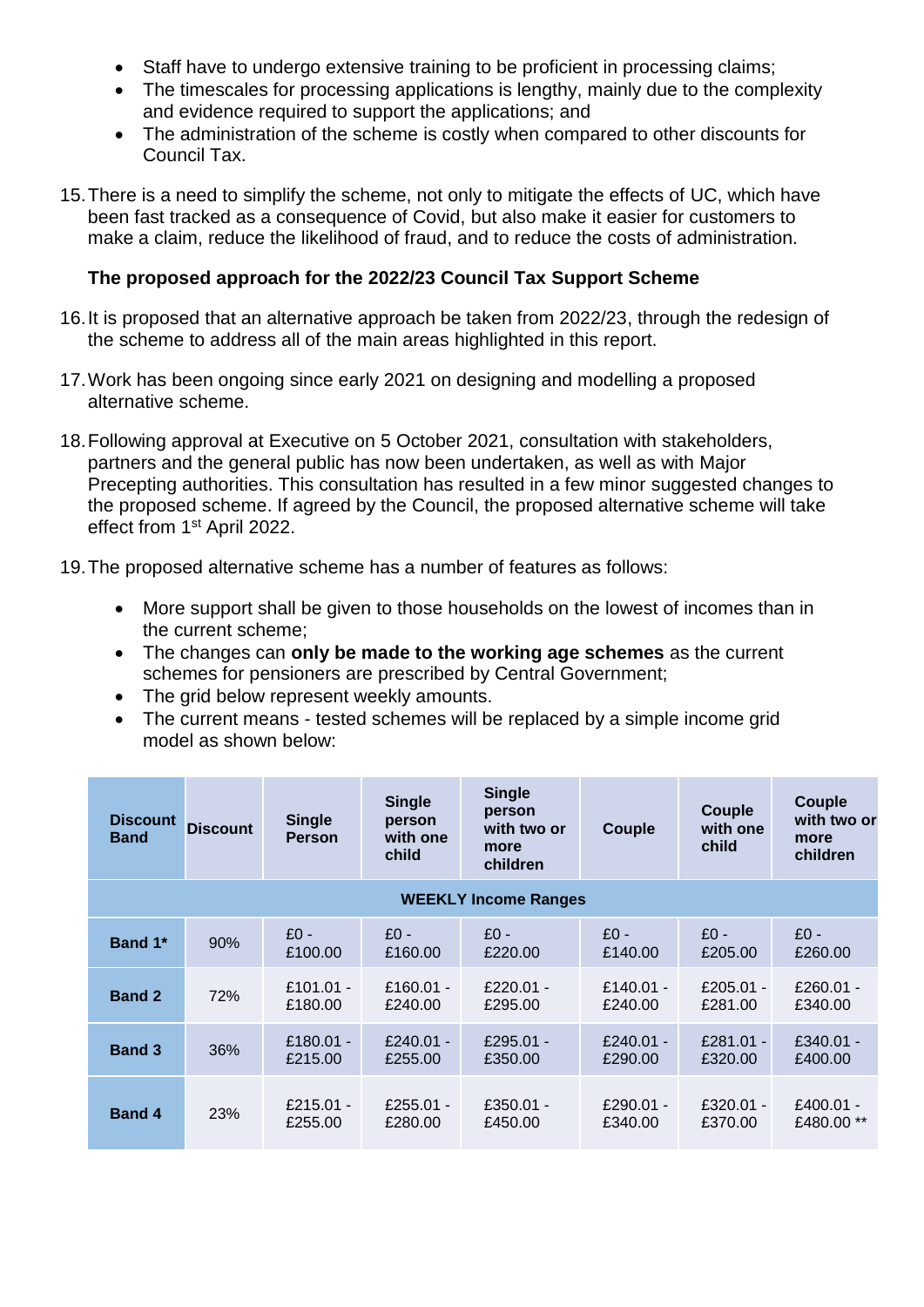\*If the claimant is in receipt of a 'passported benefit' such as Income Support, Jobseeker's Allowance (Income Based) and Employment and Support Allowance (Income Related), it is proposed (as outlined above) that the maximum level of support will be 90% (Band 1);

\*\* - the amounts for Band 4 (Couple with two or more children), were originally proposed on the report to Executive on 5 October 2021 as being £400.01 to £430.00. Following consultation, it is now proposed that this rate be increased to £400.01 to £480.00, as this was inconsistent when compared to the band for Single Person with two or more children. This reflects a fairer and slightly more generous approach.

- All other discount levels are based on the claimant's (and partner's if appropriate) net weekly income;
- The scheme allows for variation in household size with the levels of income per band increasing where a claimant has a partner, and / or dependants. Couples (and lone parents) with 2 or more children are all combined into the same income level. This means the income band is the same regardless of whether a claimant has 2 children or more;
- There will be no charges made where a claimant has non-dependants living with them. This is a significant change and means that the administration of the scheme will be more straightforward whilst also protecting low-income families where adult sons and daughters, for example, remain at home;
- To support claimants in or into work, the first £25 per week of the claimant / partner's net earnings will be disregarded before comparing the level of weekly income to the income grid. This will take the place of the current standard disregards and additional earnings disregards.
- Disability benefits such as Disability Living Allowance and Personal Independence Payments will continue to be disregarded;
- Where any claimant, their partner or dependant child(ren) are disabled, a further disregard will be given, thereby maintaining the current level of support to those with disabilities;
- Carer's Allowance and the Support Component of Employment and Support Allowance will be disregarded;
- Child benefit and Child Maintenance will be disregarded;
- An amount in respect of the housing element, limited capability for work elements, carers element and disabled child elements within UC will be disregarded;
- The total disregard on war pensions and war disablement pensions will continue;
- Extended payments will be removed; and
- The current scheme has a capital limit of £16,000. For consultation purposes the Council's proposed scheme was to reduce this limit to £6,000, which would have impacted 105 claimants out of 18,000. Having now concluded the consultation, it is proposed that the capital limit reduces from £16,000 to £10,000, which will reduce the 105 impacted claimants to 55.

#### **How the proposed alternative scheme will address the problems with the current scheme**

20.With the simplification of the proposed alternative scheme, it will address the following: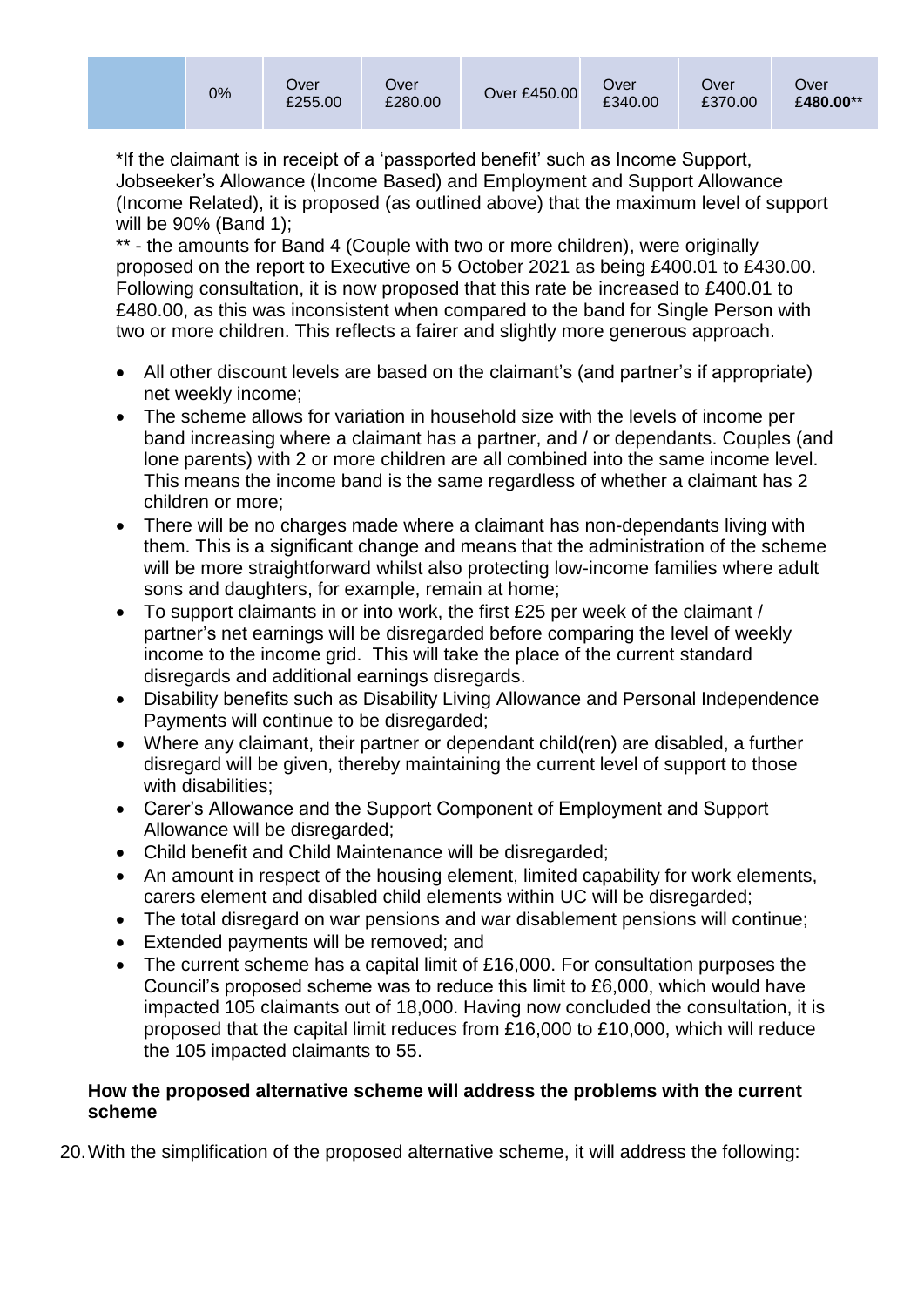- **Claiming process.** Claimants will see a reduction in the claiming process and, where appropriate to do so, CTS will be awarded automatically. For UC claimants *any* UC data received from the Department for Work and Pensions (DWP) will be treated as a claim for CTS. Where information is received from DWP, the entitlement to CTS will be processed automatically without the need to request further information from the taxpayer. These changes will have the following distinct advantages namely:
	- **Speed of processing** all claims will be able to be calculated promptly and largely automatically without the need to request further information which inevitably leads to delays;
	- **Maximising entitlement to every claimant**. As there will no requirement for UC claimants to apply separately for CTS, and for all other claimants, the claiming process will be simplified, and backdating will be kept to a minimum;
	- **Maintenance of collection rates**  the proposed alternative scheme will avoid reissuing of demand notices and re-setting instalments, and support the approach to the improvement of collection rates. The increased level of CTS support will mean those claimants on the lowest levels of weekly income will pay less Council Tax;
- **The income bands are sufficiently wide to avoid constant changes in discount**. The current CTS scheme is very reactive and will alter even if the overall change to the person's liability is small. The proposed alternative scheme, with its simplified income banding approach will have the following advantages:
	- Only significant changes in weekly income will affect the level of award;
	- Council Tax payers who receive CTS will not receive multiple Council Tax demands and adjustments to their instalments; and
	- The proposed alternative scheme is designed to reflect a more modern approach, where any discount changes will be effective from the day of the change rather than the Monday of the following week.

# **Transition to the proposed alternative scheme and the Exceptional Hardship Scheme**

- 21.Any change in scheme or a transition to a proposed alternative scheme may result in a change to the entitlement of certain claimants.
- 22.The changes to the scheme, will mean those regarded as the most vulnerable will gain in award, with others (as shown above) having a reduced award (i.e. those with capital over £10,000). It is proposed that the alternative scheme will contain additional provisions to protect individuals who experience exceptional hardship. Where any claimant is likely to experience exceptional hardship, they will be encouraged to apply for an exceptional hardship payment. The Council will consider all applications for exceptional hardship on an individual basis, taking into account available income and essential outgoings. Where appropriate further support will be given to the claimant.
- 23.This approach will enable individual claimants to be dealt with in a fair and equitable manner. The Exceptional Hardship Scheme will form part of the CTS scheme and fall to be paid through the Collection Fund.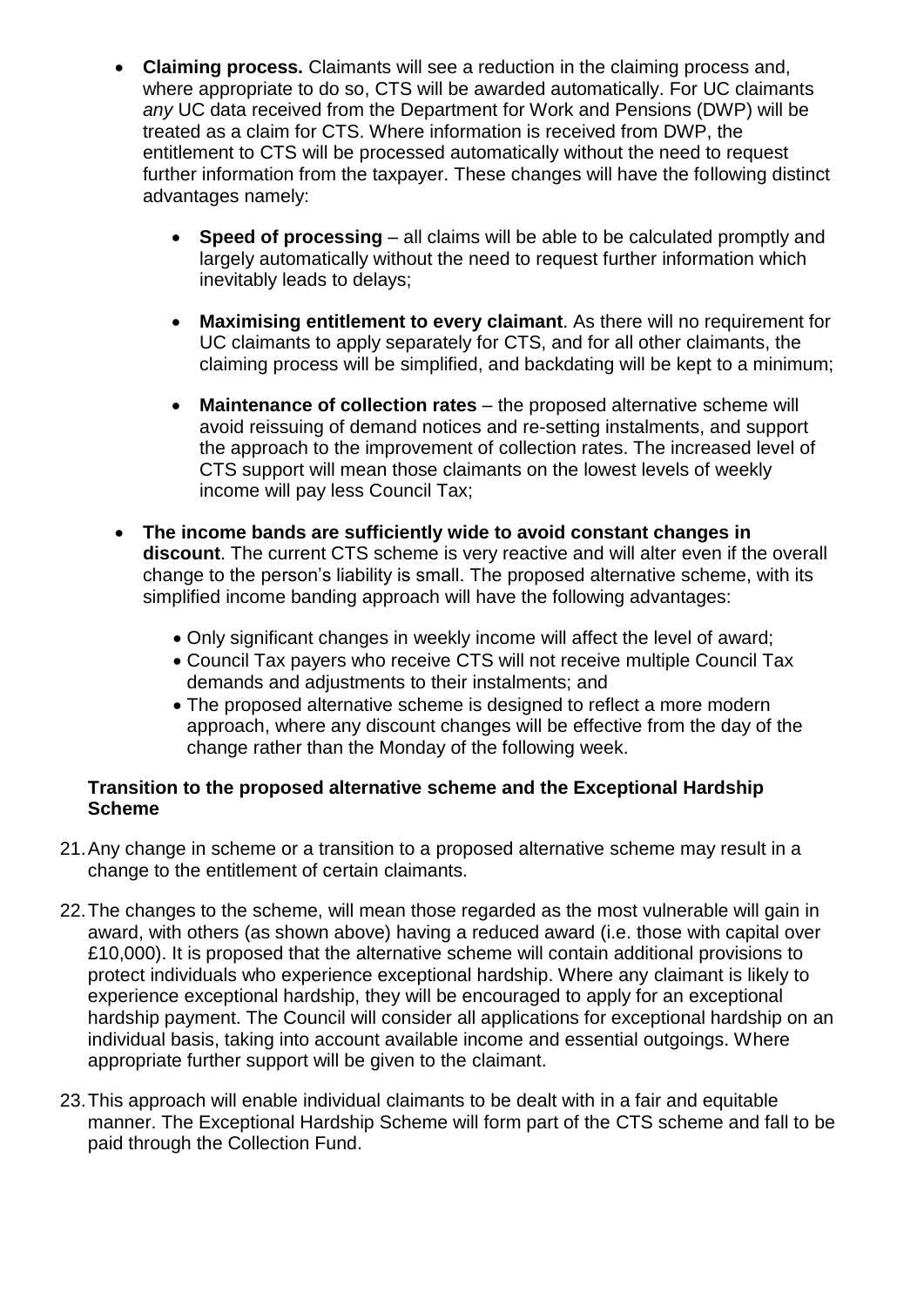# **Consultation Process**

- 24.Major preceptor and public consultation was open from 14 October 2021 to 7 December 2021 and publicised by way of:
	- Multiple social media posts advertising the consultation;
	- Advertisement on numerous pages on the Council's website with links to its online form available to complete. It also featured on the Latest News at the bottom of each page.
	- Direct contact with partners, including
		- o Major Preceptors,
		- o members of Middlesbrough Council's Financial Improvement Group,
		- o Councillors,
		- o Middlesbrough Citizen's Advice Bureau and other welfare groups,
		- o other targeted partners and stakeholders.
	- Middlesbrough Council's weekly e-bulletin for staff
	- Inclusion on the Council's resident's e-Newsletter sent out to approximately 20,000 subscribers.
- 25.The consultation produced responses from organisations, major preceptors and the public. A summary of the results from the 45 completed questionnaires can be found at Appendix D. The actual wording of the questionnaire can be found in Appendix C.
- 26.The results suggest that a majority of respondents in general support the options presented, however following consultation we have slightly amended the proposals in 2 areas:
	- the amounts for Band 4 (Couple with two or more children) of the income grid is now proposed be increased to '*£400.01 to £480.00'* (see paragraph 19)
	- the capital limit for the proposed scheme is proposed to be £10,000 instead of £6,000 (see paragraph 19)

# **What decision(s) are being asked for?**

27.That Executive approves a revised Council Tax Support (CTS) scheme for 2022/23 and endorses the report to be considered at Full Council on 23 February 2022.

#### **Why is this being recommended?**

- 28.The proposed changes, will simplify a complicated scheme, further assist low income households and support the collection of council tax, whilst also fulfilling the obligations on Local Authorities to support the roll out of Universal Credit.
- 29.Changes to the existing scheme have been subject to full consultation which ran from the 14 October 2021 to 7 December 2021, a period of over 7 weeks. Responses informed the scheme, were broadly accepted, and resulted in minor changes to the proposed capital limit and income bands for couples with 2 or more children (see paragraph 19). The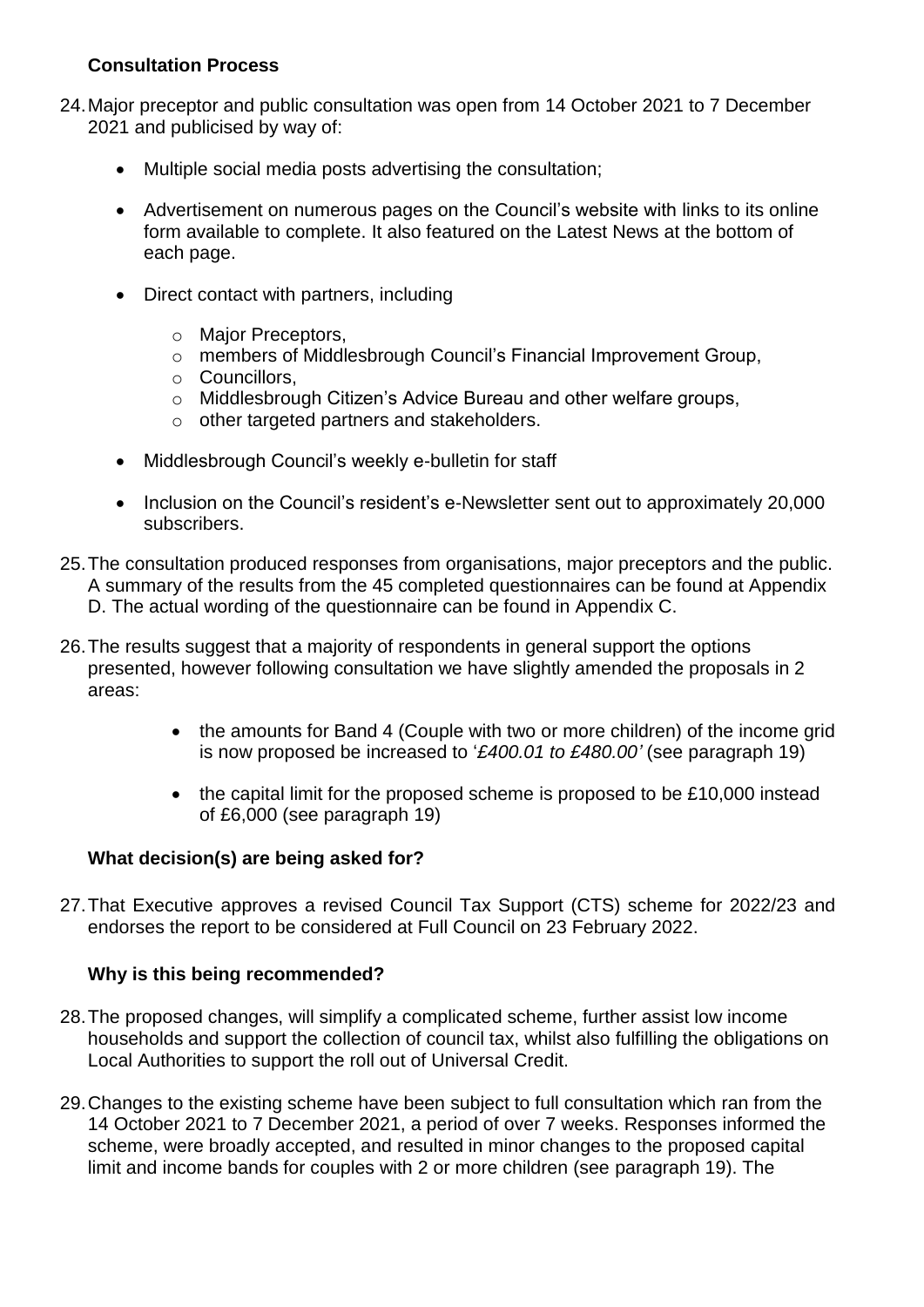questions which were asked during the consultation can be found at Appendix C, and a summary of the responses can be found at Appendix D.

# **Other potential decisions and why these have not been recommended**

- 30.The alternative to introducing a proposed alternative scheme for CTS from 2022/23 is to leave the existing scheme in place. This would be a short-term option; leading to increasing costs of administration; and in the longer term, significantly affect the collection of Council Tax and the effectiveness of the scheme to support households within the Council's area.
- 31.Modelling (see below) has also been done on an alternative 'income grid' scheme with 85% maximum support and 100% maximum support.
	- 100% support scheme is not recommended as this would be a cost to the Council in excess of £1,000,000 and on that basis would be unaffordable.
	- 85% support scheme is equally not recommended. Whilst the overall cost of the scheme would be cheaper, it would have a detrimental impact on the cost of collection, and in addition places a further financial burden on some of the lower income residents of the town.
	- Retain the existing means tested scheme with 85% support is not recommended. Although the current scheme will be cost neutral, it is complicated and difficult for claimants to navigate their way through, and this is resulting in a reduction in take up. It is also impacting on the timeliness of billing and collecting Council Tax amounts, and is also more resource intensive to administer. (see also para 11).
- 32.The principles of the 85% and 100% scheme are exactly as described earlier in this report (Para 19), however given weight to the options appraisal/rationale (**Appendix B**) these are not recommended.

| <b>Option</b> | <b>Scheme / Support</b>                                   | <b>Cost / Saving to</b><br>the Council | <b>Support</b>                                  | <b>Recommended /</b><br><b>Not</b><br><b>Recommended</b> |
|---------------|-----------------------------------------------------------|----------------------------------------|-------------------------------------------------|----------------------------------------------------------|
|               | Income Banded<br>Scheme $-85%$<br>maximum support         | £700,000 saving<br>$***$               | 85% - similar to<br>existing support            | Not recommended<br>- See Appendix B                      |
| 2             | Income Banded<br>Scheme $-90\%$<br>maximum support        | Cost neutral ***                       | $90\% - 5\%$<br>increase on<br>existing support | Recommended-<br>See Appendix B                           |
| 3             | Income Band $-100\%$<br>maximum support                   | £1,000,000 cost<br>to the council ***  | 100% - 15%<br>increase in<br>support            | Not recommended<br>- See Appendix B.                     |
| 4             | Do nothing / remain<br>with the same CTS<br><b>Scheme</b> | Cost neutral                           | 85%                                             | Not recommended<br>- See Appendix B                      |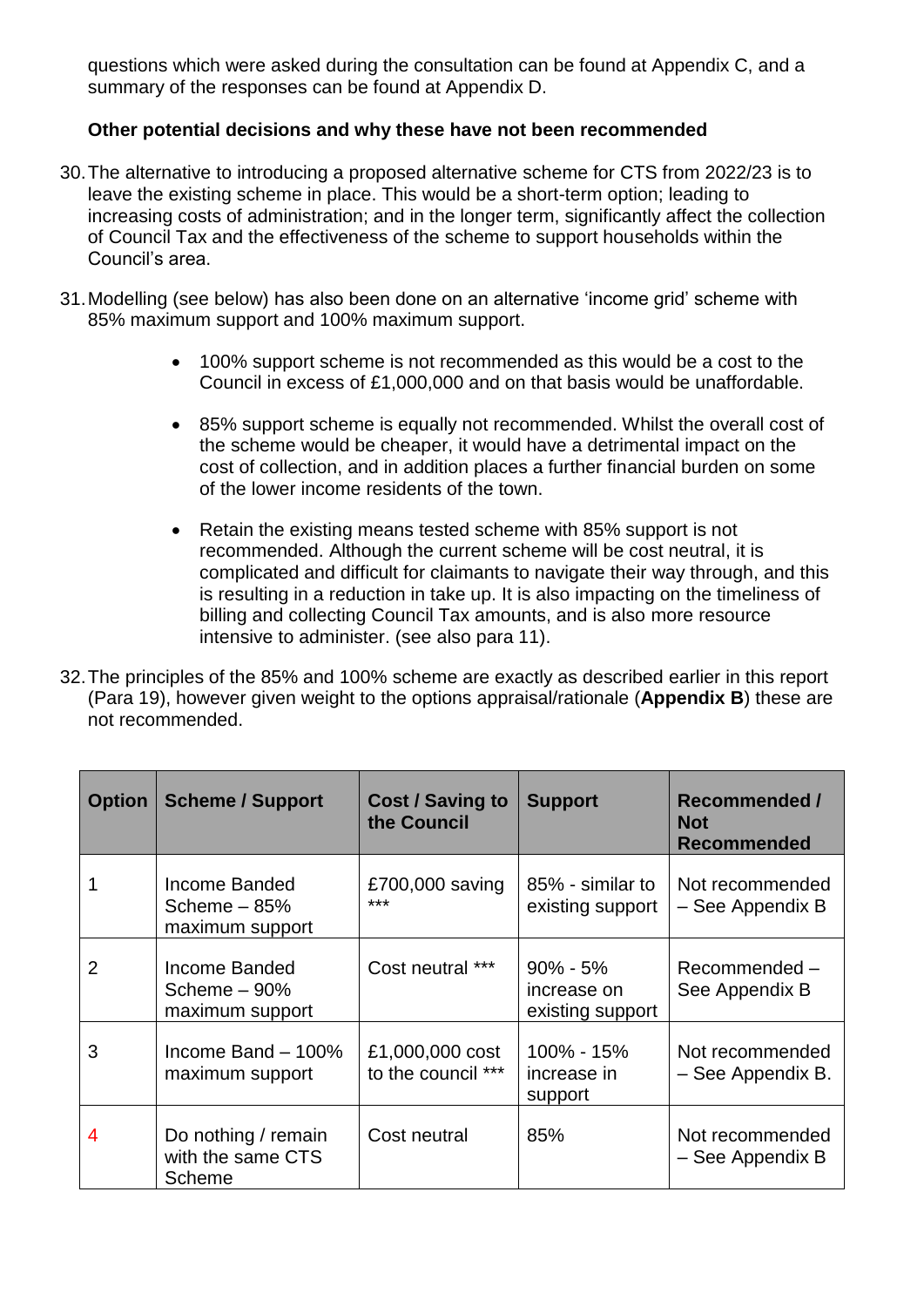\*\*\* - modelling and re-modelling of the proposed scheme and alternatives has continued weekly since June 2021 to ensure any weekly fluctuations in the caseload and CTS entitlement are continually monitored and reflected in these proposals.

# **Impact(s) of recommended decision(s)**

33.Any decision whether to change the scheme will need to be approved by full Council.

# **Legal**

34.Schedule 1A (3) of the Local Government Finance Act 1992, states:

Before making a scheme, the authority must:

- consult any Major Precepting authority which has power to issue a precept to it,
- publish a draft scheme in such manner as it thinks fit, and
- consult such other persons as it considers are likely to have an interest in the operation of the scheme.

This consultation has been carried out, following permission to consult being granted by Executive on 5 October 2021 (see paragraph 26)

35. In addition, in order to set a new scheme, the Council is obliged to make a resolution by **11th March** of the year prior to the scheme coming into place.

# *Financial*

- 36.The current CTS scheme budget is **£19.1m** which is borne by the Council's Collection Fund. Costs are shared between the Council and the Major Precepting Authorities in the following proportions:
	- Middlesbrough Council (83.55%);
	- Police and Crime Commissioner for Cleveland (12.63%)
	- Cleveland Fire Brigade (Fire and Rescue Service) (3.82%).
- 37.Based on current modelling, were the proposed alternative scheme to be in place at the current time, the costs of this scheme is estimated to be cost neutral (this figure is subject to change as claimants move on and off the scheme over the remainder of the year)..
- 38.The proposed scheme has been costed on the current number of active claims as at the time this report is submitted. It does not assume any further impact to the scheme brought about by changes to claimant circumstances (for example, as a consequence of any future Covid restrictions or their removal). It is not possible to estimate the impact of any unforeseeables, hence the model has been costed on the current position.
- 39.The changes brought about by the proposed simplified scheme, should generate capacity to undertake age debt collection (leading to a reduction in bad debt), and compliance (which would reduce potential fraudulent claims).
- 40.The cost of the scheme has to be affordable to the council, and as such is not mandated by Central Government. The council can choose to fund the scheme over and above the current cost (or vice versa), however our options appraisal (appendix B) shows why remaining with the current scheme and various alternative options are not recommended.